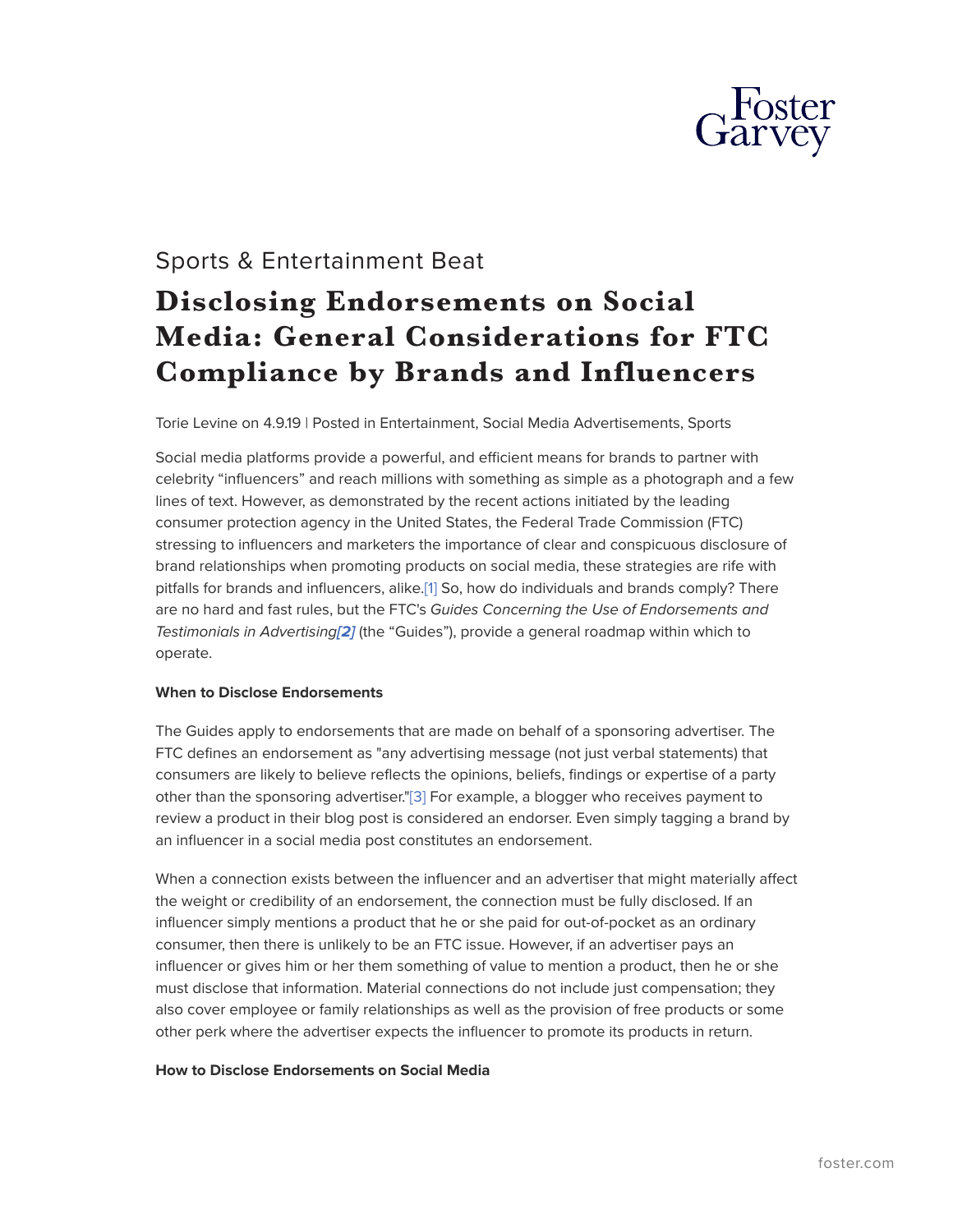To disclose that an influencer was given something in exchange for an endorsement, the FTC stresses effective communication. According to the Guides, disclosures must be "clear and conspicuous." This means that the influencer should use plain and unambiguous language and make the disclosure easily noticeable.

To make the disclosure plain and unambiguous, the wording does not need to be special and contain any "legalese;" a simple "Thanks [BRAND] for the free product" or "Thanks [BRAND] for the gift of [PRODUCT]" will be satisfactory. Influencers may also use #Sponsored, #Ad, #[BRAND]ambassador, or #[BRAND]partner. However, it is insufficient to use only #ambassador, #sp, #partner, or "Thanks [BRAND]" to indicate that the post is sponsored. The FTC sent Jennifer Lopez a warning for posting a photo on Instagram with the caption, "#TBT to my Birthday weekend in Vegas!! Thanks again @vodkabeluga #vodkabeluga."[\[4\]](#_ftn4) Just thanking a brand is inadequate, because it is unclear why the influencer is thanking the brand. The influencer could be thanking the brand, because he or she received something in exchange for the endorsement or purely because he or she enjoyed the product.

Using Instagram as an example, to make the disclosure easily noticeable, influencers should place the disclosure before the first three lines of the caption (before the "more" button). The disclosure should be in an easy-to-read font and in a shade that stands out against the background. It is insufficient if the influencer places the disclosure in a string of hashtags, uses multiple tags or uses a hyperlink to link to a full disclosure. For Instagram Stories, influencers can superimpose a disclosure over the images but should also consider how much time they give their followers to look at the image, how much competing text there is to read, how large the disclosure is, and how well it contrasts against the image. If the Instagram Story is a video, audio-only disclosure will not suffice since some users watch videos without sound.

Many social media platforms have built-in features that allow influencers to disclose paid endorsements. Instagram offers branded content tools that demonstrate when a commercial relationship exists between an influencer and a brand. When an influencer tags the brand in a post, Instagram users will see "Paid Partnership with [BRAND]" in the header. While Instagram's feature appears to provide clear disclosure, using such a built-in feature may not be enough to comply if the tool does not clearly and conspicuously disclose the connection[.\[5\]](#_ftn5) The FTC will still evaluate the disclosure by looking to its placement, font and wording. "The big-picture point is that the ultimate responsibility for clearly disclosing a material connection rests with the influencer and the brand  $-$  not the platform."[\[6\]](#_ftn6)

# **Liability for Influencer's Actions**

The FTC holds brands responsible for ensuring that influencers comply with the disclosure requirements[.\[7\]](#_ftn7) In May 2016, the FTC filed a complaint against retailer Lord & Taylor for failing to disclose that certain fashion influencers' Instagram posts were paid promotions[.\[8\]](#_ftn8) Lord & Taylor eventually settled but is prohibited from failing to disclose paid endorsements for its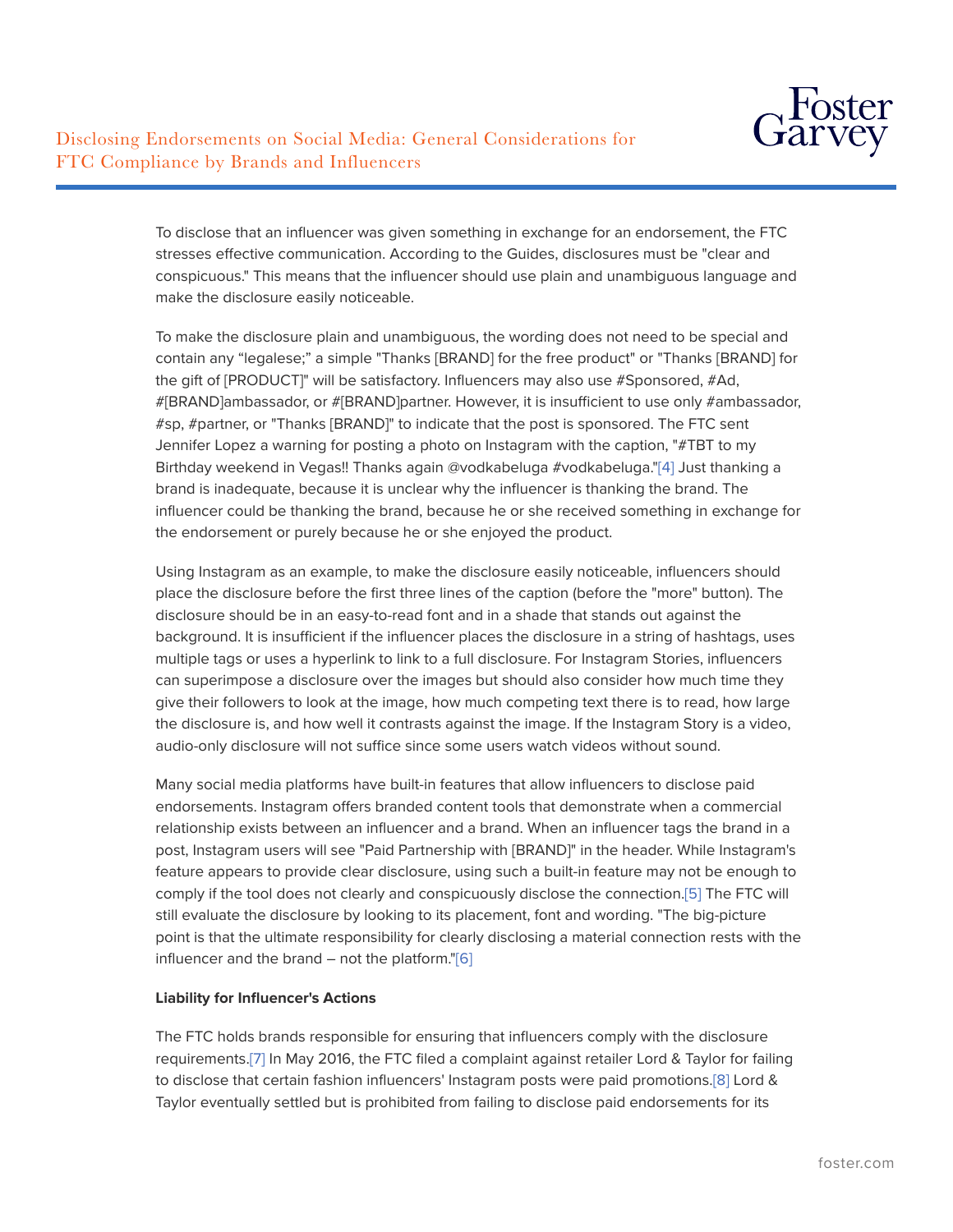

# products.[\[9\]](#_ftn9)

Advertisers are not the only ones who may be liable. The 90 educational letters the FTC sent influencers and brands in April 2017 was noteworthy in that it was the first time the FTC warned individuals individually. Even more significantly, 21 of those influencers later received a warning letter that listed specific posts that were not in compliance with the Guides and required the influencers to list the specific steps those influencers intended to take to clearly disclose any material connections. Finally, in September 2017, the FTC announced its first law enforcement action against individual social media influencers for failing to disclose they jointly owned the company they were endorsing[.\[10\]](#_ftn10)

# **Strategic Considerations for Brand/Influencer Deals**

To help minimize risk of liability, brands are encouraged to have a reasonable program in place to provide guidance and training to influencers[.\[11\]](#_ftn11) The contract between the brand and influencer should require that the influencer disclose any connections between them and provide guidelines on what the influencer can and cannot say (while still reflecting the influencer's own opinions, as required by law). Brands should also monitor those influencers who are being paid to promote their products to make sure they are complying, and if not, contact the influencer to correct it.

For their part, influencers should be ever-mindful of the need to make disclosures before posting content on social media. Under some circumstances, influencers can negotiate putting the onus of determining what constitutes an appropriate disclosure on brands, and require that brands shoulder the risk of inadequately disclosing the relationship – but as the "content publisher," it remains incumbent on the influencer to implement such disclosures.

More and more, FTC compliance responsibilities (and the allocation of risk for same) will be contested point in contract negotiations relating to social media activations.

*Torie Levine, a law student at Brooklyn Law School, was a former legal extern working in* GSB's New York office. This blog post was also contributed by GSB attorneys *Hillary Hughes*, *[Joshua Bloomgarden](https://www.gsblaw.com/people-Joshua-Bloomgarden) located in the New York office, and Erika Johnson, who is a legal extern currently working in GSB's New York office.*  $\overline{a}$ 

[\[1\]](https://www.foster.com/edit-14485.html#_ftnref1) "FTC Staff Reminds Influencers and Brands to Clearly Disclose Relationship" available at: https://www.ftc.gov/news-events/press-releases/2017/04/ftc-staff-reminds-influencers-brandsclearly-disclose

[\[2\]](https://www.foster.com/edit-14485.html#_ftnref2) Guides Concerning the Use of Endorsements and Testimonials in Advertising, 16 C.F.R. Part 255.